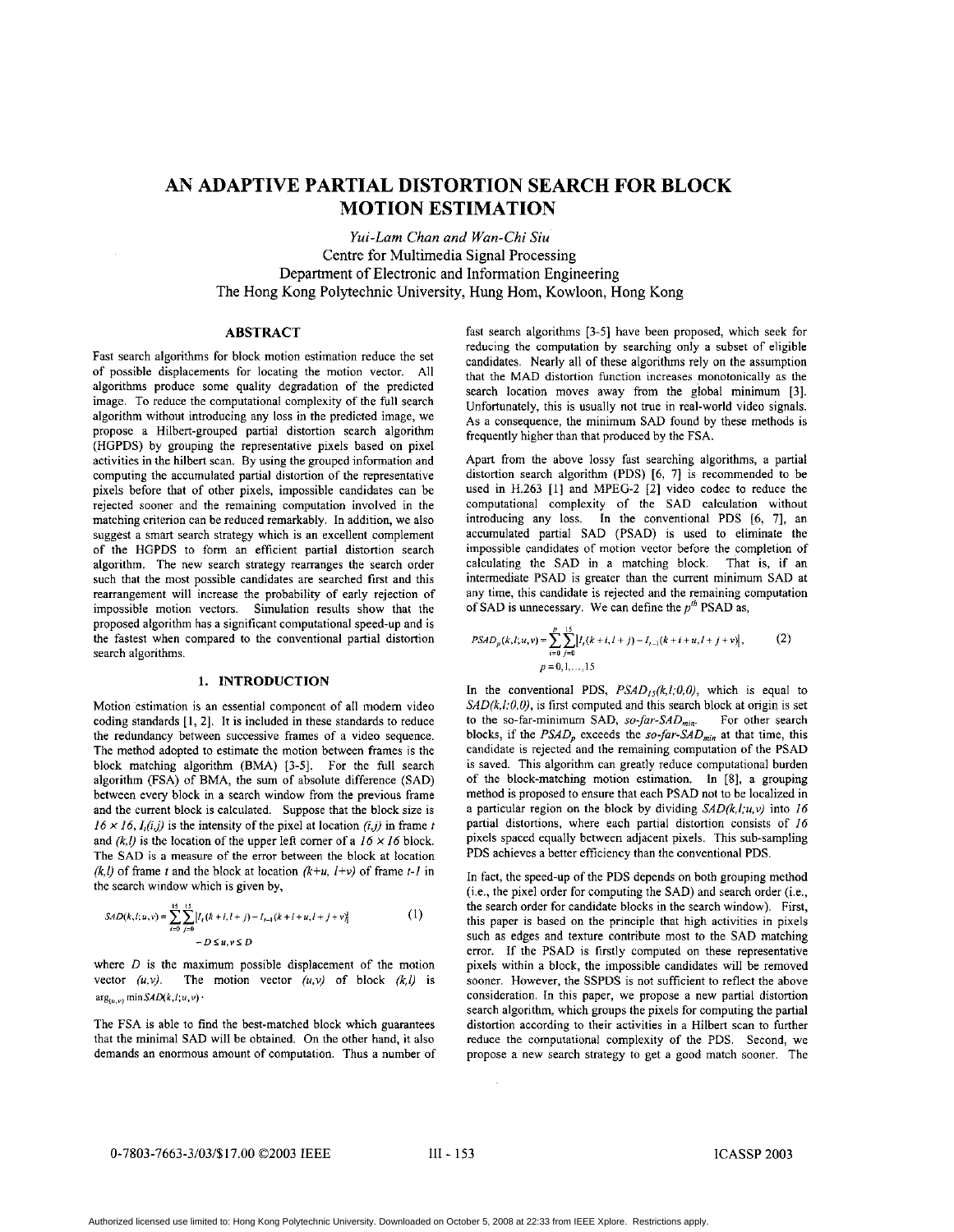good match implies that a lower *so-far-SAD<sub>min</sub>* is obtained which can save a lot of computation than a higher  $so-far-SAD_{min}$ . It is found that the most possible reference blocks are searched first will be of great help to the PDS. Experimental results show that the proposed algorithm has a significant speed-up when compared to the conventional **PDS** and the SSPDS.

#### **2. HILBERT-GROUPED PARTIAL DISTORTION SEARCH (HGPDS)**

A critical issue in a PDS is how fast the impossible candidates are detected in order to reduce the computation to a minimum. In fact, pixels with high activities such as edges and texture contribute most to the SAD, and this type of pixels is regarded as the representative pixels in the block. By computing the PSAD of the representative pixels before that of the other pixels, we can remove impossible candidates sooner. Consequently, the extraction of the representative pixels plays an important role in the development of an efficient PDS.

The Hilbert scan [9] is the result of scanning a 2-D image through one of its Hilbert cuwes, as depicted in Figure 1. The Hilbert scan extracts clusters in an image easier than other scanning methods e.g. raster scan, and it preserves 2-D coherence [9]. In [10], Wang **er** *al* showed that the edge information in a 2-D image is preserved in its I-D Hilbert-scan sequence more effectively than the raster scan, which may miss edges due to its scanning direction. The HGPDS that we are going to propose groups pixels according to the edge information in the I-D Hilbert sequence.

|  |   |   |   |   |    |  |   |                          |  | --> |
|--|---|---|---|---|----|--|---|--------------------------|--|-----|
|  |   |   |   | п |    |  |   |                          |  |     |
|  |   |   |   | ï | r. |  |   |                          |  |     |
|  |   |   |   |   |    |  |   | 2                        |  |     |
|  |   |   |   |   |    |  |   |                          |  |     |
|  |   |   |   |   |    |  |   |                          |  |     |
|  |   | ۲ |   |   |    |  |   |                          |  |     |
|  |   |   |   |   |    |  |   |                          |  |     |
|  |   |   | п |   |    |  |   |                          |  |     |
|  |   |   |   |   |    |  |   | $\overline{\phantom{a}}$ |  |     |
|  |   |   |   |   |    |  | ٠ |                          |  |     |
|  |   |   |   |   |    |  |   |                          |  |     |
|  | п | ĩ |   |   | п  |  |   |                          |  |     |
|  |   |   |   |   |    |  |   |                          |  |     |
|  |   |   |   |   |    |  |   |                          |  |     |

Figure **1. The** Hilbert **scan.** 

In the proposed HGPDS, pixels on the I-D Hilbert sequence are sorted according to the absolute difference between a pixel and its preceding pixel. The sorted pixels are grouped for computing the HGPDS. Let us summarize our proposed algorithm as follows:

- 1. Convert the block of interest in the current frame into a I-D Hilbert sequence, as depicted in Figure 1. The I-D Hilbert sequence is denoted as  $hs=[hs_i]$   $i=0,1,...,255$ , where  $hs_i$  is an ordered pixel in the I-D Hilbert sequence.
- 2. Compute the absolute difference of the 1-D Hilbert sequence,  $AD = \{AD_j \mid j=1,\ldots,255\}$ , and  $AD_j$  is written by

$$
AD_j = |hs_j - hs_{j-1}| \tag{3}
$$

and each  $AD_i$  is associated with a pixel pair,  $hs_i$  and  $hs_{i,l}$ .

- 3. For sequence *AD,* the *ADjs* are sorted in descending order by counting sort [11].
- Arrange the pixel pairs according to the sorted sequence of *AD,* and form the final sorted sequence of *hs* which is denoted as  $hs' = \{hs_i | i=0,1,...,255\}$ , where  $hs'$  is a sorted pixel in 4. the I-D Hilbert sequence. Since each *hs,* is associated with both  $AD_i$  and  $AD_{i+1}$ , it may be duplicated in the  $hs'$ . As a consequence, when the pixel pair is placed on the *hs',* its associated pixels must be checked. If the pixel is already on the *hs',* this pixel will not be placed on the *hs';* otherwise, this pixel is appended at the *hs'.*
- Group *16* partial distortions, each of which consists of 16 pixels according to the order of the *hs'*. The *p<sup>th</sup>* partial distortion is defined as, *5.*

$$
d_p(k, l; u, v) = \sum_{i = t}^{16p-1} \left| I_t(k + hsx_i, l + hsy_i) - I_{t-1}(k + hsx_i + u, l + hsy_i + v) \right|
$$
 (4)

where  $h_{SX_i}$  and  $h_{SY_i}$  are the horizontal and vertical offsets of the pixel  $hs<sub>i</sub>$ <sup>'</sup> from the upper left comer point of the block, respectively.

#### **3. SEARCH ORDER FOR HGPDS**

Ability to reject impossible candidates in the PDS also depends on the search order of possible candidate blocks in the search window, which allows the faster detection of minimum SAD. For this purpose, the spiral search [1-2] is employed in both H.263 and MPEG-2. The search begins at the origin checking point and then moves outward with a spiral-scanning path. This order of searching is to exploit the center-biased property of motion vector. Unfottunately, this is usually not true in videos containing fast moving objects. In order to save more operations for these videos, the search strategy should be designed by reordering the searching of possible blocks **such** that **the** candidates containing **smaller** SAD are searched first. Figure 2 shows a practical example to give an intuitive feeling of how the computation can be saved by reordering the searching of possible blocks. Figure 2(a) gives the error surfaces of the complete SAD (dotted line) and the PSAD using the spiral search with different initial centers (dashed line and solid line) when **one** of the current block with a size of *16 x* 16 is matched in the search range,  $\pm$ 7  $\times$   $\pm$ 7, in the reference frame. PSAD is the accumulated partial SAD computed up to the moment when its value just exceeds the *so-far-SAD<sub>min</sub>*. For simplicity, only the search points along the horizontal search line are shown and they are labeled as  $s_i$ , where  $i = (-7, -6, \ldots, -1, 0, 1, \ldots, 6, 7)$ . If the spiral search starts at the origin  $(s_0$  in Figure 2(a)), the search order is  $\{s_0$ , *SI* , *\$.I* , **\$2, s.2 I** *S3* , *S~3* , **Sg** , *S~d* , **Ss** , *S.5* **s6** , *s.6* , *Si* , **S~7}** and the  $so-far-SAD_{min}$  is updated in the order of  $\{s_0, s_{-1}, s_{-2}, s_{-3}, s_{-4}, s_{-5}\},$ as depicted in Figure 2(a). On the other hand, if the starting point is shifted to  $s_{.5}$ , the search order becomes  $\{s_{.5}, s_{.4}, s_{.6}, s_{.3}, s_{.7}, s_{.2}\}$ **<sup>2</sup>S.i I** So **I** *SI* , *SI* , **s3** , *SI* , **SI** , *SO* , *si}.* In this case, *s.~* initially gives a smaller *so-far-SAD<sub>min</sub>* than the case of using  $s_0$  as the initial center, this means that PSAD for the remaining search points are much smaller. Figure 2(b) shows the number of pixels used for computing the PSAD using spiral search with initial centers  $s_0$  and  $s_{.5}$ , as depicted in dashed line and solid line respectively. The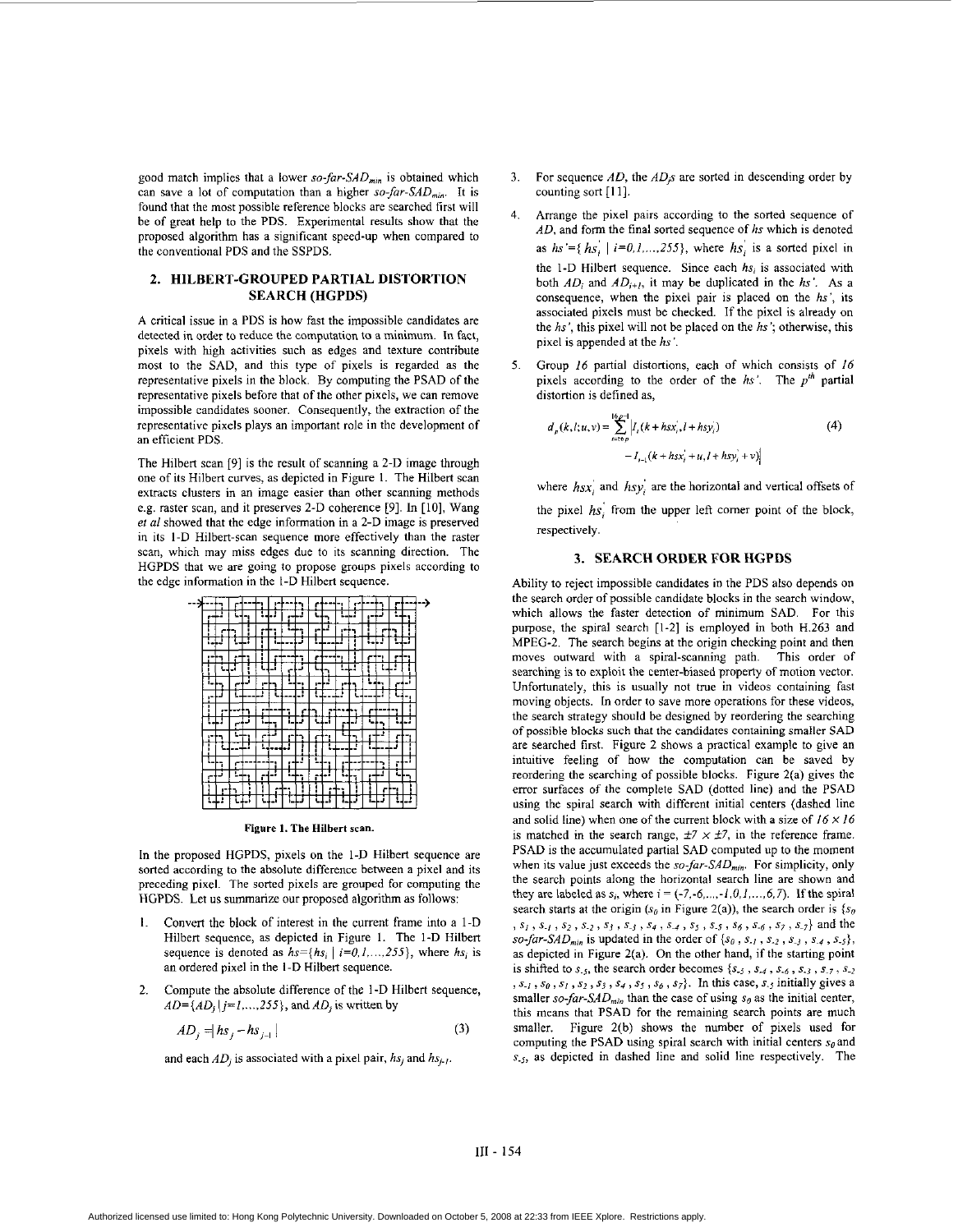shaded area between the dashed line and the solid line implies the amount of saved operations when an initial center is shifted from *so*  to *s*<sub>-5</sub>, which can be quite large. Thus if the starting point is close to the true motion vector, the PDS becomes more efficient. As a consequence, we rearrange the search order such that the most possible candidates are searched first. An outline of the proposed algorithm is as follows.

- 1. For each search point, only the **first** PSAD, *PSAD,,* is computed by using the grouping method proposed in Section 2.
- 2. *h* search points, with *PSAD,* being the minimum, are selected. Since the Hilbert-scan pattern ensures that each *PSAD'* is the most contributive to the complete SAD, these *h* search points have large probabilities of being closest to the ttue motion vector.
- 3. Among these *h* search points, the one that has the minimum SAD  $(so$ -*far-SAD<sub>min</sub>*) is selected as an initial center for the following spiral search.
- **4.** The spiral search begins at the initial center found in step (3). For each search point, its *PSAD<sup>1</sup>* compares with the scaled so*far-SAD<sub>min</sub>*, for example, *so-far-SAD<sub>min</sub>* /*SF*, where *SF* is the scaling factor. If the  $PSAD<sup>T</sup>$  is greater than the scaled *so-far-*SAD<sub>min</sub>, its corresponding SAD is likely greater than the *so-far-SAD<sub>min</sub>*. Thus, this position is considered as an invalid search point. Otherwise, the HGPDS is applied at this point and the so-far-SAD<sub>min</sub> is updated if its SAD is smaller than the *so-far-SAD<sub>min</sub>*. Jumping out of the comparison at such an early stage will increase the probability of early rejection of non-possible candidates, however, it may also eliminate some good candidates too early, and thus introduce the distortion of the decoded sequence. Note that early jump-out is disabled when *SF* is set to one.

#### **4. SIMULATION RESULTS**

This section reports simulation results using the proposed grouping method and the search order for partial distortion search (PDS) in block motion estimation. Simulations have been carried out using the following sequences: "Flower Garden", "Table Tennis" and "Football". [Table](#page-3-0) 1 shows the average numbers of operations and the **PSNR** of different grouping methods combined with the spiral search *(Spiral)* or the new search strategy *(NSS)* in partial distortion search. The performances of *FS+Spiral* (full search + spiral), *RSPDS+Spiral* (raster-scan PDS + spiral), *SSPDS+Spiral*  (subsampling PDS + spiral), *HGPDS+Spirol* (Hilbert-grouped PDS + spiral), *HGPDS+NSS<sub>SF=1</sub>* (Hilbert-grouped PDS + NSS with SF=/, i.e, the early jump-out step **is** disable) and  $HGPDS + NSS_{SF=8}$  (Hilbert-grouped PDS + NSS with SF=8) were compared. For *HGPDS+NSS<sub>SF=1</sub>* and *HGPDS+NSS<sub>SF=8</sub>*, the number of search positions *(h)* selected in step (2) is set to *5.* The maximum allowable displacement in both horizontal and vertical directions was **7** with a block size of 16 *x* 16.

In the following discussion, a fixed-point implementation of different algorithms **are** compared in terms of absolute conversion, addition/subtraction and integer comparison, while the computational reduction is based on the total operations of these types of operations. For the proposed HGPDS, we suggest the computation of the partial distortion by grouping of pixels according to their activities in the Hilbert scan, which is the major overhead of HGPDS. It mainly consists of two parts: the calculation and sorting of  $AD_i$ . The calculation of  $AD_i$  includes *255* absolute conversions and *255* subtractions. By employing the counting sort, the amount of computation for sorting of  $AD_i$  is 510 increment/decrement operations and 255 additions. Though the increment/decrement in operations requires less processing cycles than the addition/subtraction operations in most digital signal processors, we still assume that this type of operations is equivalent to one addition/subtraction operation for the sake of simplicity. For NSS, it appears that one division operation is required to obtain the scaled *so-far-SAD<sub>min</sub>* in early jump-out step. However, this can be easily implemented by "right-shift" operations if the **SF**  is carefully selected. In this simulation, the scaled factor *1/8* is used, which is equivalent to three "right-shift" operations. Combining all of these, [Table 1](#page-3-0) provides a comparison of the operational requirements of *FS+Spiral, RSPDS+Spiral, SSPDS+Spiral, HGPDS+Spiral, HGPDS+NSS,=,* and This table shows that the proposed *HGPDS+Spiral* has a computation reduction of about 2 to 3 times compared with *FS+Spiral.* **As** compared with the conventional PDS, *RSPDS+Spiral* and *SSPDS+Spiral, HGPDS+Spira/* has a remarkable computational reduction, as shown in [Table](#page-3-0) 1. It is due to the fact that the proposed HGPDS can remove the impossible candidates faster by grouping the pixels according to their activities in the Hilbert scan. To further reduce the computational complexity, HGPDS can work with NSS, which rearranges the search order such that the most possible candidates are searched first in order to have a high probability of making an early rejection of the impossible candidates. [Table 1](#page-3-0) shows that combining the HGPDS with the NNS without early jump out,  $HGPDS + NSS_{SF=1}$ , produces a further computational reduction as compared with that of *HGPDS+Spirol.* **In** this simulation, we also **use** the early jumpout technique in the proposed algorithm,  $HGPDS + NSS_{SF-8}$ , in order to increase the probability of early rejection of non-possible candidates. Comparing to  $HGPDS + NSS_{SF=1}$ , it produces about 50% computational reduction.

[Table 1](#page-3-0) also shows the PSNR performance of all PDS mentioned in this paper. Since all these algorithms are classified as lossless algorithms except  $HGPDS+NSS_{SF=8}$ , the predicted images they produce are the same quality as the images produced by *FS+Spiral.*  For *HGPDS+NSS<sub>SF=8</sub>*, it is clearly observed that it can still maintain its PSNR performance vety close to *FS+Spiral.* It indicates that the early jump-out technique used in the proposed algorithm has only a small penalty of about 0.02-0.06 dB degradation in PSNR of these reconstructed sequences.

#### **5. CONCLUSIONS**

This paper proposes an efficient grouping method for a partial distortion search algorithm (PDS) in which pixels for computing the partial distortion are grouped according to pixel activities in the Hilbert scan. The speed-up of the proposed Hilbert-grouped PDS (HGPDS) depends on how fast the computation of accumulated partial distortion is stopped and it is based on the fact that the pixels with high activities such as edges and texture contribute most to the complete SAD matching error. If the partial distortion is first computed from these representative pixels, the probability of making an early rejection of the impossible candidates will be high which introduces no quality degradation of the predicted image. We have tested the proposed HGPDS using many